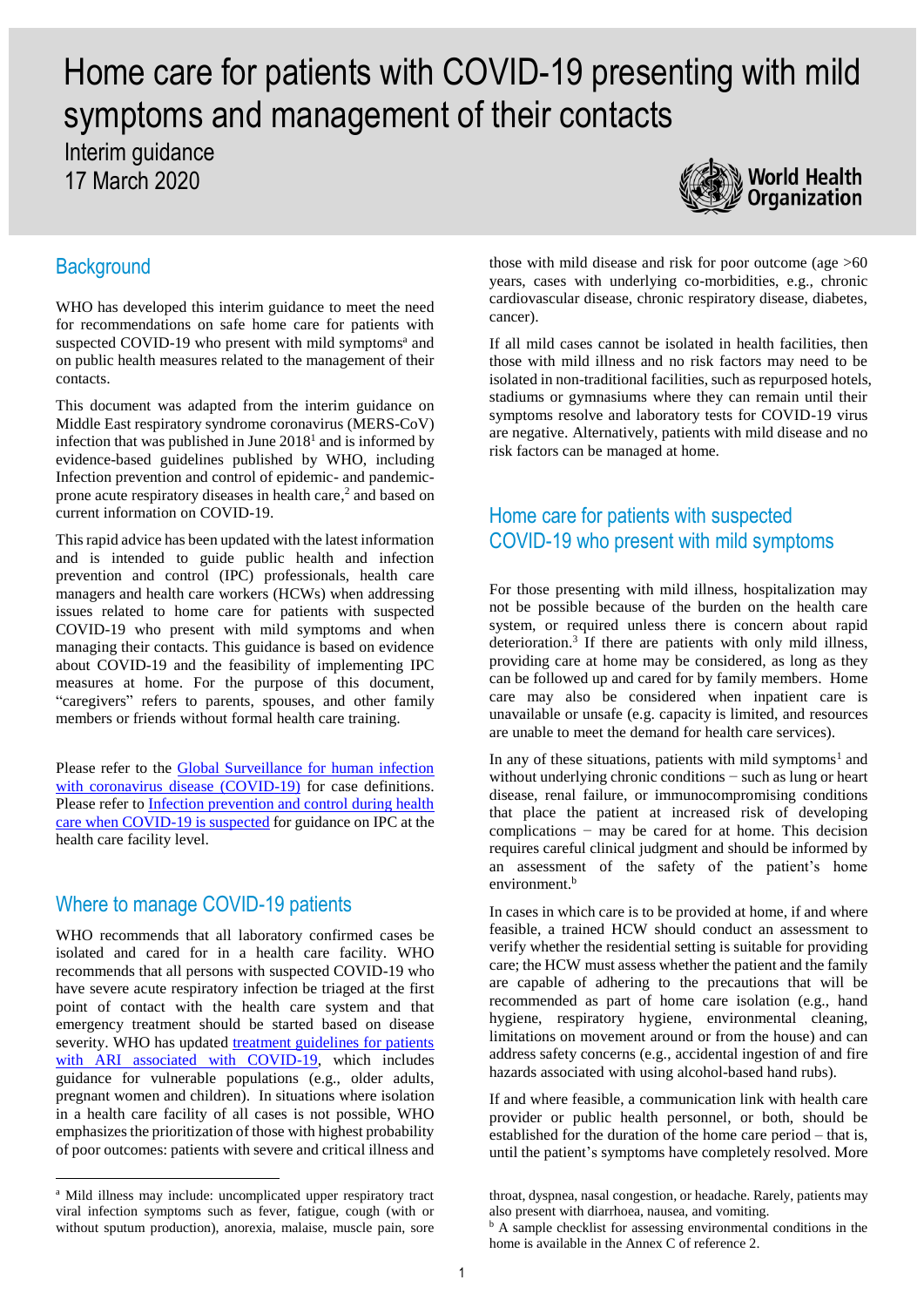comprehensive information about COVID-19 and its transmission is required to define the duration of home isolation precautions.

Patients and household members should be educated about personal hygiene, basic IPC measures, and how to care as safely as possible for the person suspected of having COVID-19 to prevent the infection from spreading to household contacts. The patient and household members should be provided with ongoing support and education, and monitoring should continue for the duration of home care. Household members should adhere to the following recommendations.

- Place the patient in a well-ventilated single room (i.e. with open windows and an open door).
- Limit the movement of the patient in the house and minimize shared space. Ensure that shared spaces (e.g. kitchen, bathroom) are well ventilated (keep windows open).
- Household members should stay in a different room or, if that is not possible, maintain a distance of at least 1 metre from the ill person (e.g. sleep in a separate bed). $\circ$
- Limit the number of caregivers. Ideally, assign one person who is in good health and has no underlying chronic or immunocompromising conditions. <sup>3</sup> Visitors should not be allowed until the patient has completely recovered and has no signs or symptoms of COVID-19.
- Perform hand hygiene after any type of contact with patients or their immediate environment. <sup>4</sup> Hand hygiene should also be performed before and after preparing food, before eating, after using the toilet, and whenever hands look dirty. If hands are not visibly dirty, an alcohol-based hand rub can be used. For visibly dirty hands, use soap and water.
- When washing hands with soap and water, it is preferable to use disposable paper towels to dry hands. If these are not available, use clean cloth towels and replace them frequently.
- To contain respiratory secretions, a medical mask<sup>d</sup> should be provided to the patient and worn as much as possible, and changed daily. Individuals who cannot tolerate a medical mask should use rigorous respiratory hygiene; that is, the mouth and nose should be covered with a disposable paper tissue when coughing or sneezing. Materials used to cover the mouth and nose should be discarded or cleaned appropriately after use (e.g. wash handkerchiefs using regular soap or detergent and water).
- Caregivers should wear a medical mask that covers their mouth and nose when in the same room as the patient. Masks should not be touched or handled during use. If the mask gets wet or dirty from secretions, it must be replaced immediately with a new clean, dry mask.

**.** 

Remove the mask using the appropriate technique – that is, do not touch the front, but instead untie it. Discard the mask immediately after use and perform hand hygiene.

- Avoid direct contact with body fluids, particularly oral or respiratory secretions, and stool. Use disposable gloves and a mask when providing oral or respiratory care and when handling stool, urine, and other waste. Perform hand hygiene before and after removing gloves and the mask.
- Do not reuse masks or gloves.
- Use dedicated linen and eating utensils for the patient; these items should be cleaned with soap and water after use and may be re-used instead of being discarded.
- Daily clean and disinfect surfaces that are frequently touched in the room where the patient is being cared for, such as bedside tables, bedframes, and other bedroom furniture. Regular household soap or detergent should be used first for cleaning, and then, after rinsing, regular household disinfectant containing 0.1% sodium hypochlorite (i.e. equivalent to 1000 ppm) should be applied.
- Clean and disinfect bathroom and toilet surfaces at least once daily. Regular household soap or detergent should be used first for cleaning, and then, after rinsing, regular household disinfectant containing 0.1% sodium hypochlorite should be applied.
- Clean the patient's clothes, bed linen, and bath and hand towels using regular laundry soap and water or machine wash at 60–90 °C (140–194 °F) with common household detergent, and dry thoroughly. Place contaminated linen into a laundry bag. Do not shake soiled laundry and avoid contaminated materials coming into contact with skin and clothes.
- Gloves and protective clothing (e.g. plastic aprons) should be used when cleaning surfaces or handling clothing or linen soiled with body fluids. Depending on the context, either utility or single-use gloves can be used. After use, utility gloves should be cleaned with soap and water and decontaminated with 0.1% sodium hypochlorite solution. Single-use gloves (e.g. nitrile or latex) should be discarded after each use. Perform hand hygiene before putting on and after removing gloves.
- Gloves, masks, and other waste generated during home care should be placed into a waste bin with a lid in the patient's room before disposing of it as infectious waste.<sup>e</sup> The onus of disposal of infectious waste resides with the local sanitary authority.
- Avoid other types of exposure to contaminated items from the patient's immediate environment (e.g. do not share toothbrushes, cigarettes, eating utensils, dishes, drinks, towels, washcloths, or bed linen).

 $\epsilon$  An exception may be made for breastfeeding mothers. Considering the benefits of breastfeeding and the insignificant role of breast milk in the transmission of other respiratory viruses, a mother could can continue breastfeeding. The mother should wear a medical mask when she is near her baby and perform hand hygiene before and after having close contact with the baby. She will also need to follow the other hygiene measures described in this document.

<sup>d</sup> Medical masks are surgical or procedure masks that are flat or pleated (some are shaped like a cup); they are held in place by strings that tie around the back of the head.

<sup>e</sup> The local sanitary authority should adopt measures to ensure that the waste is disposed of at a sanitary landfill and not at an unmonitored open dump.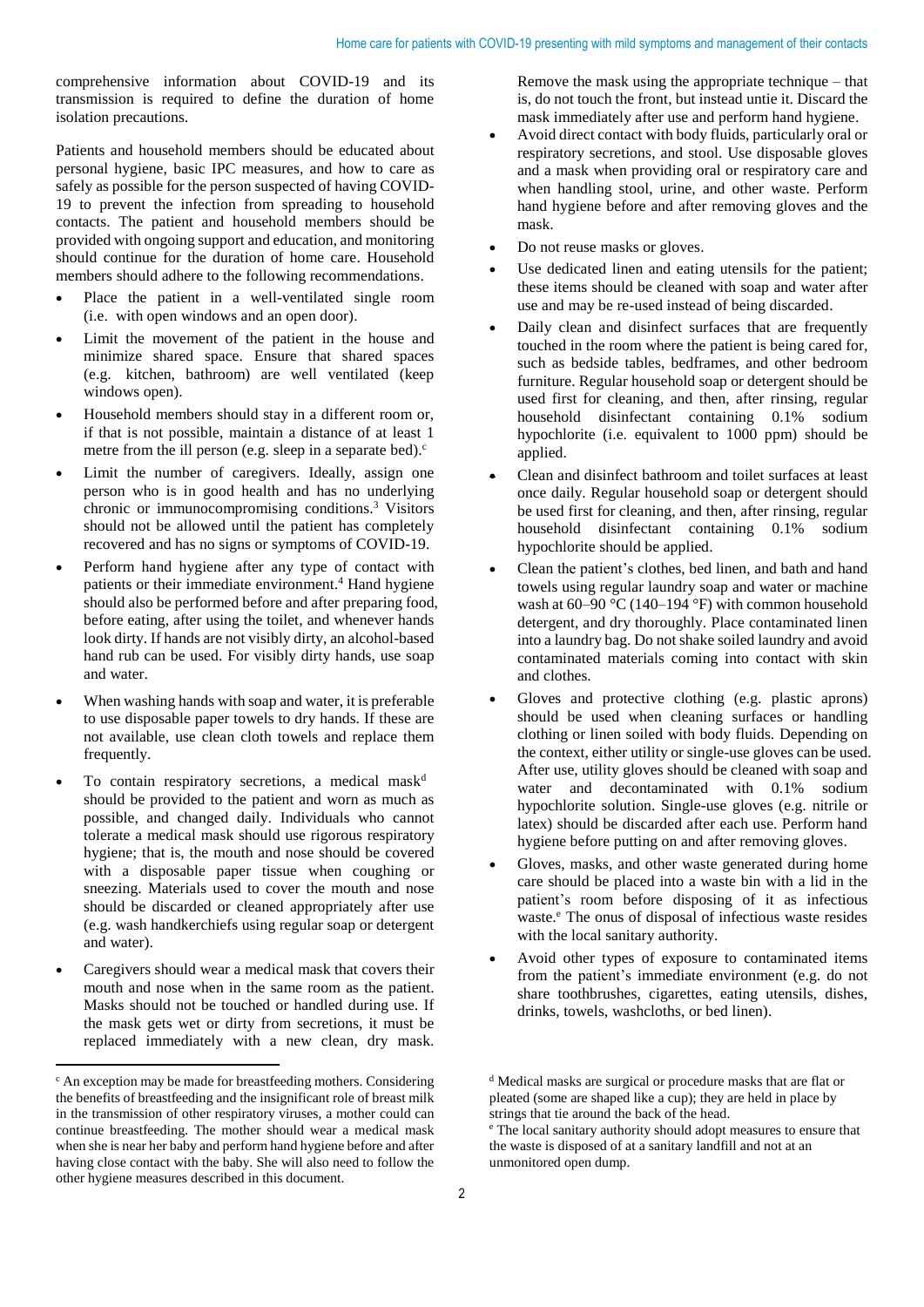- When HCWs provide home care, they should perform a risk assessment to select the appropriate personal protective equipment and follow the recommendations for droplet and contact precautions.
- For mild laboratory confirmed patients who are cared for at home, to be released from home isolation, cases must test negative using PCR testing twice from samples collected at least 24 hours apart. Where testing is not possible, WHO recommends that confirmed patients remain isolated for an additional two weeks after symptoms resolve.

## Management of contacts

Persons (including caregivers and HCWs) who have been exposed to individuals with suspected COVID-19 are considered contacts and should be advised to monitor their health for 14 days from the last day of possible contact.

A contact is a person who is involved in any of the following from 2 days before and up to 14 days after the onset of symptoms in the patient:<sup>5</sup>

- Having face-to-face contact with a COVID-19 patient within 1 meter and for >15 minutes;
- Providing direct care for patients with COVID-19 disease without using proper personal protective equipment;
- Staying in the same close environment as a COVID-19 patient (including sharing a workplace, classroom or household or being at the same gathering) for any amount of time;
- Travelling in close proximity with (that is, within 1 m separation from) a COVID-19 patient in any kind of conveyance;
- and other situations, as indicated by local risk assessments.

A way for caregivers to communicate with a health care provider should be established for the duration of the observation period. Also, health care personnel should review the health of contacts regularly by phone but, ideally and if feasible, through daily in-person visits, so specific diagnostic tests can be performed as necessary.

The health care provider should give instructions to contacts in advance about when and where to seek care if they become ill, the most appropriate mode of transportation to use, when and where to enter the designated health care facility, and which IPC precautions should be followed.

If a contact develops symptoms, the following steps should be taken.

- Notify the receiving medical facility that a symptomatic contact will be arriving.
- While traveling to seek care, the contact should wear a medical mask.
- The contact should avoid taking public transportation to the facility if possible; an ambulance can be called, or the ill contact can be transported in a private vehicle with all windows open, if possible.
- The symptomatic contact should be advised to perform respiratory hygiene and hand hygiene and to stand or sit

as far away from others as possible (at least 1 metre) when in transit and when in the health care facility.

Any surfaces that become soiled with respiratory secretions or other body fluids during transport should be cleaned with soap or detergent and then disinfected with a regular household product containing a 0.5% diluted bleach solution.

### Acknowledgements

The original version of the MERS-CoV IPC guidance (*1*) that constituted the basis for this document was developed in consultation with WHO's Global Infection Prevention and Control Network and other international experts. WHO thanks those who were involved in developing the IPC documents for MERS-CoV.

WHO thanks the following individuals for providing review: Abdullah M Assiri, Director General, Infection Control, Ministry of Health, Saudi Arabia; Michael Bell, Deputy Director of the Division of Healthcare Quality Promotion, Centers for Disease Control and Prevention, Atlanta, GA, USA; Gail Carson, ISARIC Global Support Centre, Director of Network Development, Consultant in Infectious Diseases, and Honorary Consultant with Public Health England, United Kingdom; John M Conly, Department of Medicine, Microbiology, Immunology and Infectious Diseases, Calvin, Phoebe and Joan Snyder Institute for Chronic Diseases, Faculty of Medicine, University of Calgary, Calgary, Canada; Barry Cookson, Division of Infection and Immunity, University College London, United Kingdom; Babacar NDoye, Board Member, Infection Control Network, Dakar, Senegal; Kathleen Dunn, Manager, Healthcare-Associated Infections and Infection Prevention and Control Section, Centre for Communicable Disease Prevention and Control, Public Health Agency of Canada; Dale Fisher, Global Outbreak Alert and Response Network Steering Committee; Fernanda Lessa, Epidemiologist, Division of Healthcare Quality Promotion, Centers for Disease Control and Prevention, Atlanta, GA, USA; Moi Lin Ling, Director, Infection Control Department, Singapore General Hospital, Singapore, and President of Asia Pacific Society of Infection Control; Didier Pittet, Director, Infection Control Program and WHO Collaborating Centre on Patient Safety, University of Geneva Hospitals, and Faculty of Medicine, Geneva, Switzerland; Fernando Otaiza O'Ryan, Head, National IPC Program, Ministry of Health, Santiago, Chile; Diamantis Plachouras*,* Unit of Surveillance and Response Support, European Centre for Disease Prevention and Control, Solna, Sweden; Wing Hong Seto, Department of Community Medicine, School of Public Health, University of Hong Kong, China, Hong Kong Special Administrative Region; Nandini Shetty, Consultant Microbiologist, Reference Microbiology Services, Health Protection Agency, Colindale, United Kingdom; Rachel M. Smith, Division of Healthcare Quality Promotion, Centers for Disease Control and Prevention, Atlanta, GA, USA.